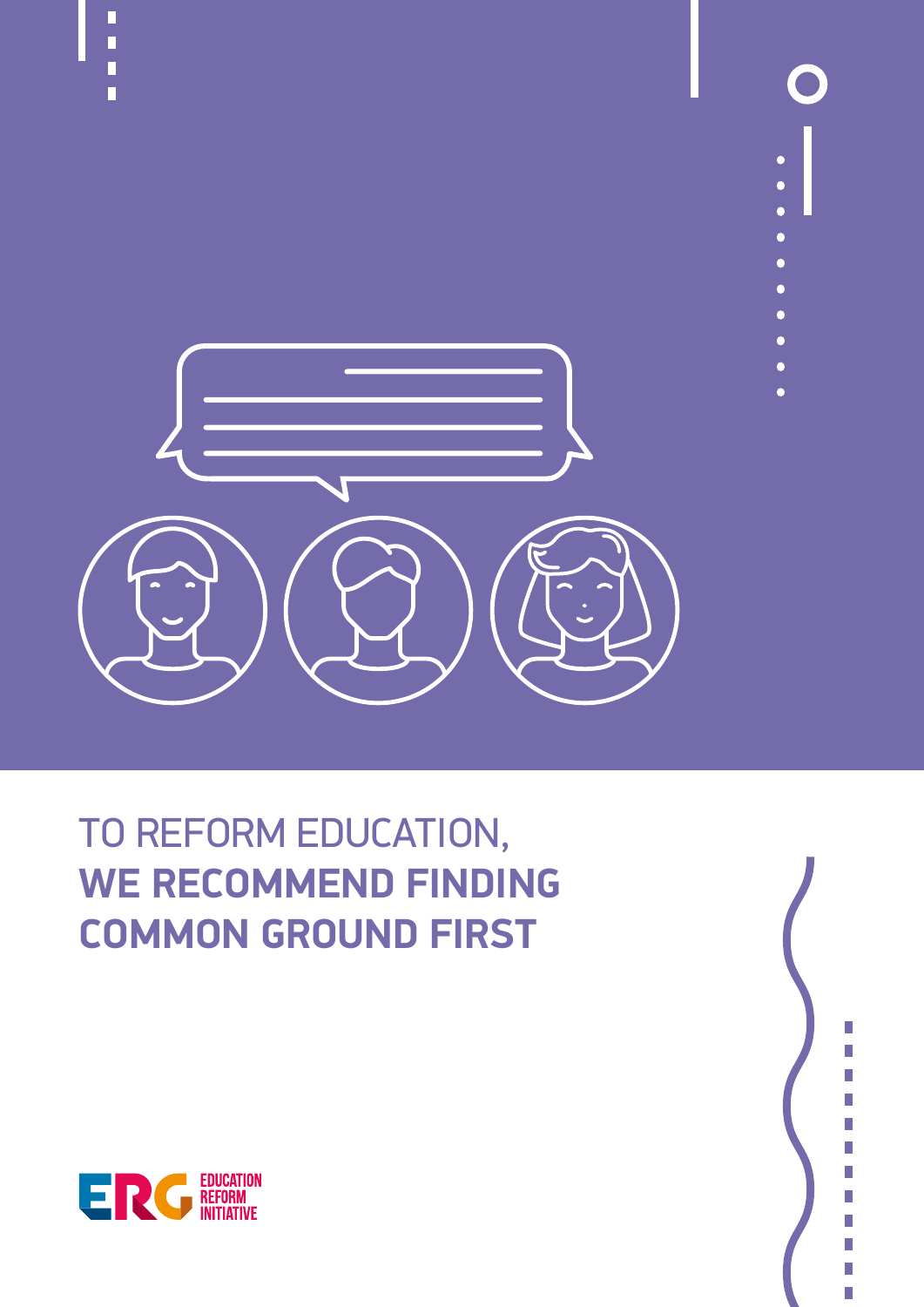

### **TO REFORM EDUCATION, WE RECOMMEND FINDING COMMON GROUND FIRST**

As long as education is used as a stage for political conflict, its promise to build our common future cannot be fulfilled. We need a radical change in our approach to education following the elections coming up for the president and the members of the 27<sup>th</sup> Parliament. It is only a matter of years before the window of opportunity created by the high percentage of youth in the population expires. It is now critically important for Turkey that political parties come together at the table and provide political consensus for common goals in education.

In the campaigning for elections, what we need to hear from the candidates is a firm promise that they are willing to develop reasonable solutions with other leaders, in a patient manner, to challenging problems for all of us, regardless of individual, societal or geographical differences, instead of proposals of radical changes to education. As an increasingly polarized society, and as an educational community that is tired of constant reforms, we need to hear promises of an environment where all stakeholders are included and heard while making decisions.

The educational dream built around the idea of "Republic 100+" should be realized and as a first step to this, the Turkish National Educational Strategy 2020-2030 should be developed. Plans should not be implemented before all the challenges are thoroughly understood and their effects evaluated beforehand. Data should be prioritized in governmental decision making.

The fate of school children should not be a state of unpreparedness for the world awaiting them. Teachers who demonstrate strong self-confidence in trying to change the fate of children by doing everything within their power should be supported and empowering them should be a priority. In education, we need to focus on strengthening schools. Candidates should promise to work to narrow the gap between our country and the world, and also between our own schools.

By working together around commonly shared educational goals that we determine as a country under the guidance of the goals set by the United Nations' 2030 Agenda for Sustainable Development Goals, we can create a success story. We would first, however, need to create a structure that is based on the founding principles of the Republic of Turkey, that feeds off of its gains, that uses its strengths to its advantage, and that has foresight about the future and acts accordingly. To achieve all this, we do not first need educational reform, but rather, to put common mind into action. This is the biggest opportunity awaiting the new government to be.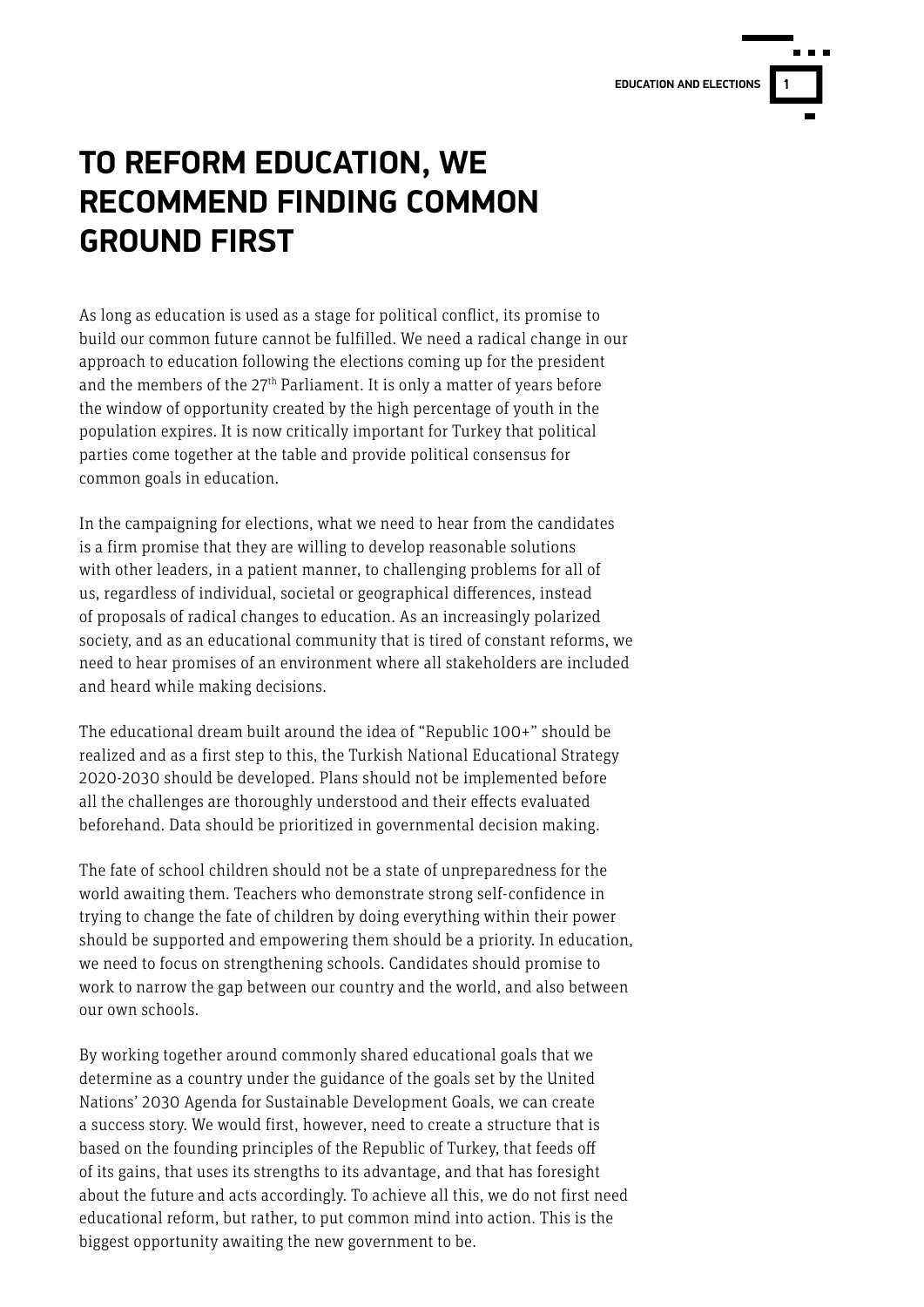

As Education Reform Initiative (ERG), before each election, including the one that will be held on June 24, 2018 and which will determine the president and the members of the  $27<sup>th</sup>$  parliament, we share with each candidate our suggestions with regards to education based on our comprehensive studies.

#### **WHAT DO WE BASE OUR SUGGESTIONS ON?**

- The suggestions and evaluations found in the document prepared for the 2018 elections are based on an accumulation of institutional knowledge. This accumulation consists of 122 publications made in collaboration with certain stakeholders, constant dialogue with stakeholders, evaluation of publications from other institutions in education, and the syntheses made to create a wholesome framework in educational policy. At the end of this document, you can find some of the recent studies we conducted that create the basis of our suggestions.
- In making our suggestions, our approach was to acknowledge our defects but also our achievements. This was especially the case with suggestions made with regards to closing the learning gap, where the aims were to render the efficient implementation of current legislation and the preparations already made for it, and thereby get fast results.
- With the fulfillment of the many goals set in the Ministry of National Education's 2015-2019 Strategic Plan, in terms of access to education, quality of education and institutional capacity, as well as the consideration of our suggestions, the sustainability of these goals seems possible. The steps taken towards quality of education would help achieve the remaining objectives with regards to access to education, and improve educational outputs, and therefore have a multifold effect.
- ERG's evaluations and suggestions assume that the challenges in education can only be solved through patience, reason and by developing mutual solutions. It is necessary that we try to understand the background to many challenges, and to discuss their reasons and solutions with various stakeholders. A two-year period reserved for developing strategy would be a reasonable and important investment in time to come up with applicable, effective and sustainable solutions and to test them out.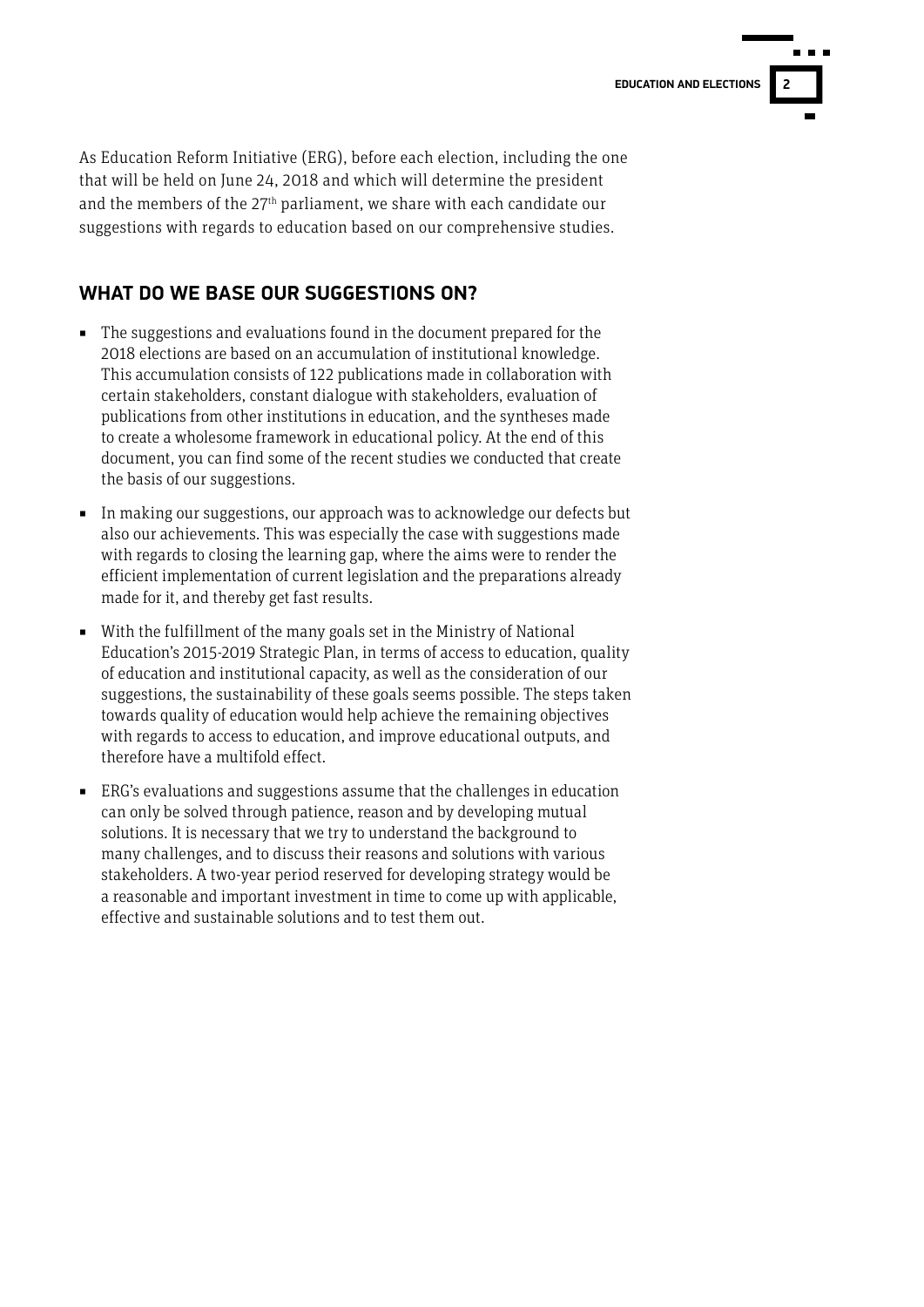**EDUCATION AND ELECTIONS 3**



## GOAL 1: **BUILDING AN ENVIRONMENT OF TRUST IN EDUCATION**

#### **REASON:**

Education, an area that harbors high expectations and high levels of anxiety, is negatively affected by political polarization. The alienation and lack of trust between stakeholders make it difficult for them to be able to sit down and discuss things with regards to education, a critical component of our future. In addition, the instability of educational policies, (i.e. having changed 10 ministers of education, and having tried five different methods in transitioning to high school during the last 20 years) creates what can be called reform fatigue. Therefore, it is essential that when the candidates come to power, they first try to create an inclusive environment based on trust.

#### **SUGGESTIONS:**

- Create a political and bureaucratic will that ensures education is governed by the principles of transparency, accountability, efficiency, adherence to law and consistency;
- Shape the relationship between the Ministry of National Education (MoNE) and non-governmental organizations so that the Ministry is impartial to all organizations;
- Value all schools and students the same, not deeming some school types superior to others;
- Ensure freedom of thought, conscience and religion for all children in all learning environments.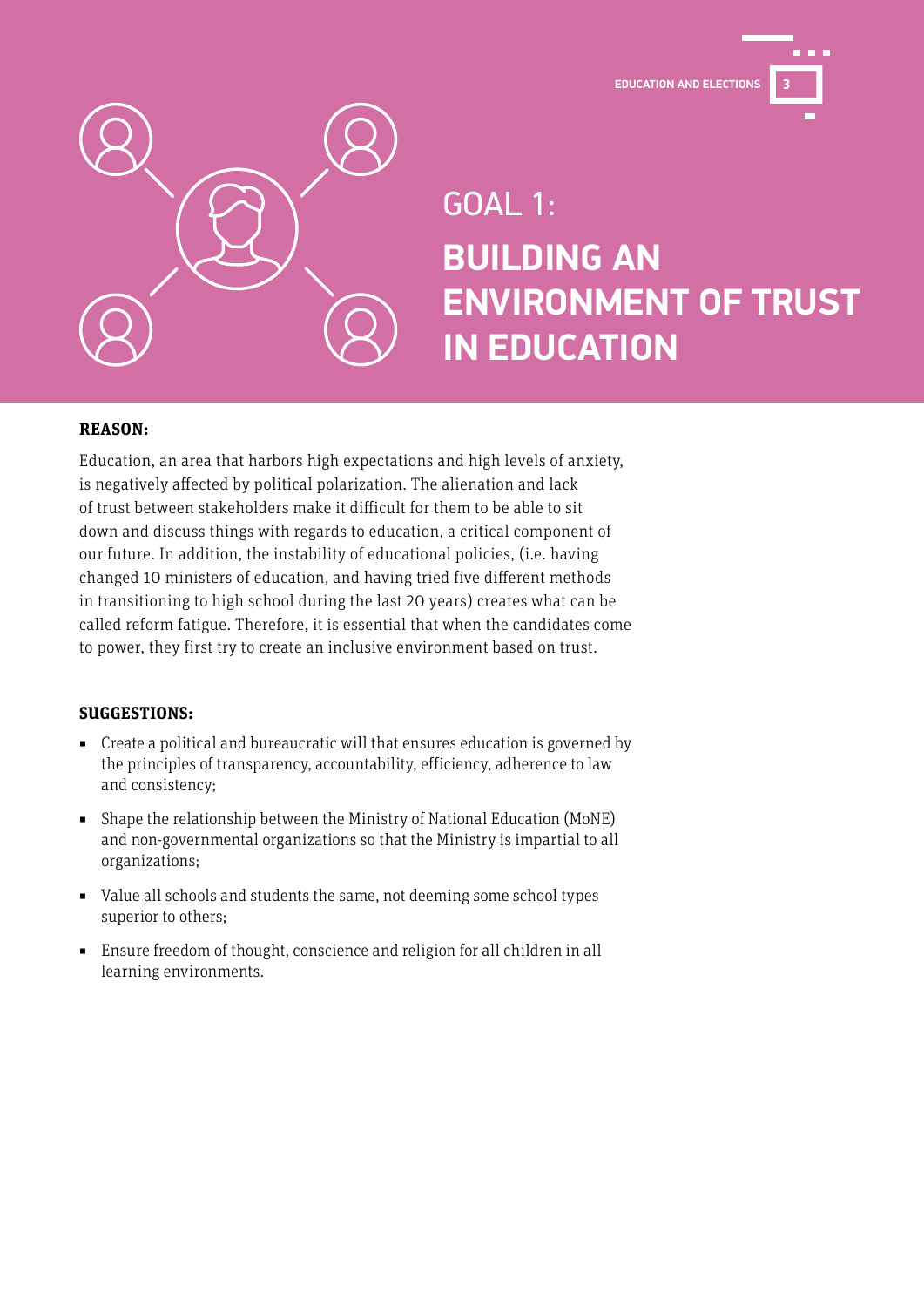**EDUCATION AND ELECTIONS 4**



GOAL 2: **CREATING POLITICAL CONSENSUS FOR FULFILLING COMMON EDUCATIONAL GOALS**

#### **REASON:**

Education, similar to the constitution, needs the consensus of society as a whole. Subjects like the purpose and content of education, central versus local decision making in educational governance, and the distribution of funds need to be agreed on as a nation. This consensus has to be participatory, inclusive and rights-based.

For ERG, it is crucial that the educational legislation be based on the Convention on the Rights of the Child, be focused on the well-being of the child, be inclusive and recognizes differences in sexual identity and orientation, language, religion, disability status, and immigration status etc., and emphasizes that all individuals have the same rights as citizens.

To reach this goal, it would be highly beneficial for the Grand National Assembly of Turkey to consolidate the scattered educational legislation (which was greatly changed by the Primary Education and Education Code of 1961 and the National Education Code of 1973) into an integrated code. This new educational code would have the power to respond to the shared expectations of society and to shape educational policies in such a way that they are in line with the modern world.

#### **SUGGESTIONS:**

■ Prepare a civil, integrated and pluralist educational code that prioritizes the well-being of all children in Turkey and acts as a basis for implementing modern educational policies;

Children from minority groups, working children, refugee and asylumseeking children and incarcerated children, etc. need to be included in the new education code with reference to "equal opportunity".

■ In the constitution, add a new goal to education that is based on international conventions, and place emphasis on goals that help create a child-focused approach, prioritize children's personal growth, raise active participants in a democratic society and ensure the application of human rights in every situation.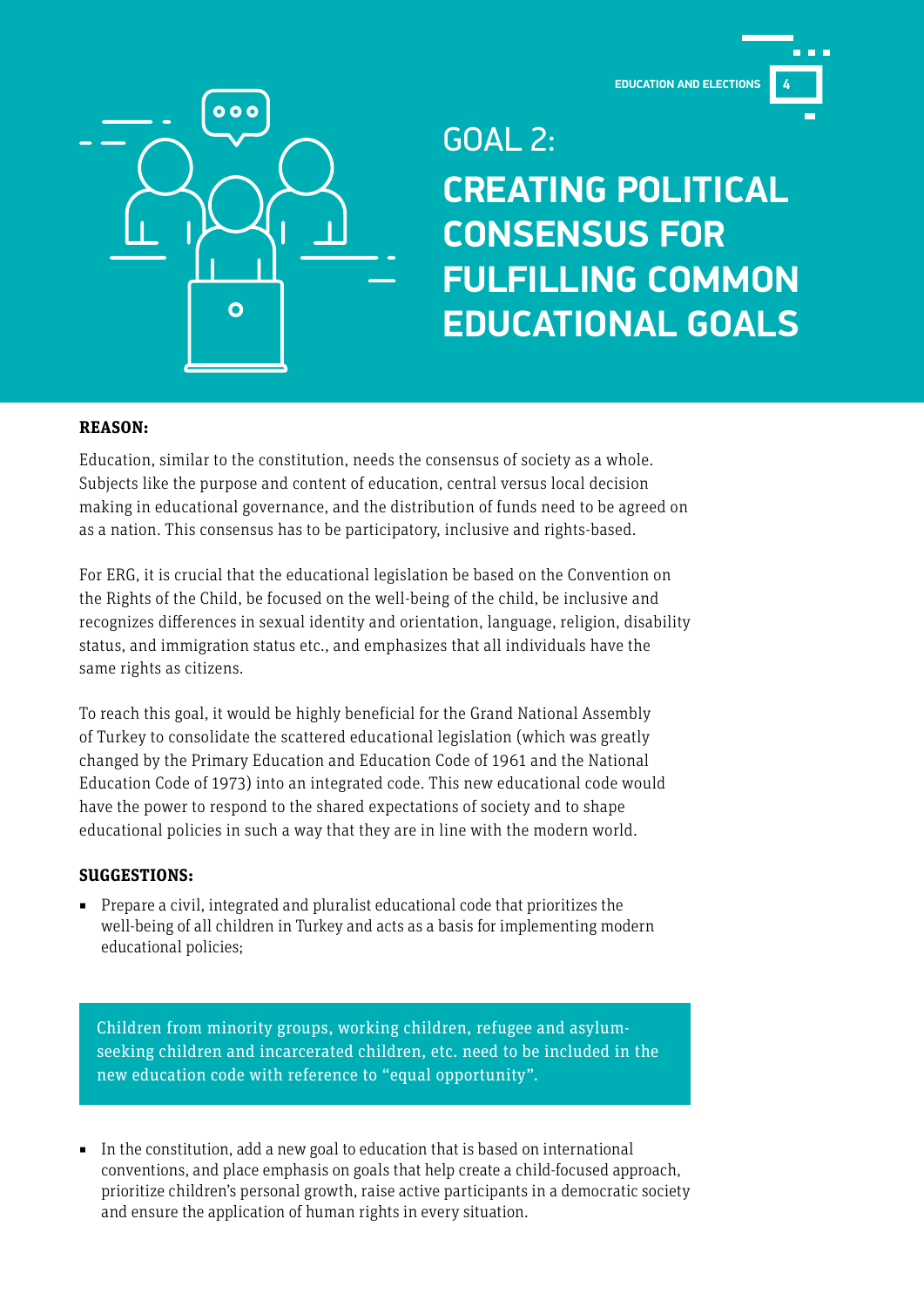

GOAL 3:

## **CREATING DATA-BASED DECISION-MAKING PROCESSES**

#### **REASON:**

We are facing strong challenges in education, including the need to improve learning outputs, overcome teacher shortages, structure the skill learning process to facilitate the transition from secondary education to workforce, reinstitute students who had dropped out of school and fight against inequalities. Therefore, it is important that we thoroughly understand the reasons behind such challenges, measure the effects of interventions that have been made to date, discuss the results with stakeholders and develop practical solutions. Currently, we do not have a long-term "educational strategy" that is in line with UN's 2030 Agenda for Sustainable Development Goals, that is developed with an integrative approach and that is open to improvement.

#### **SUGGESTIONS:**

- Prepare the Turkey's National Educational Strategy 2020-2030;
	- Conduct research to study the reasons behind the current challenges in education; measure the effects of current policies;
	- Prepare a strategy draft based on the research, and open up the draft to public discussion before finalizing it;
- Strengthen the research and development capacity of the MoNE;
- Create a framework that allows sharing of the MoNE's educational data with researchers and that is in line with legislation with regards to copyrights of personal data;
- Create an independent support mechanism in partnership with nongovernmental organizations aiming to create innovative solutions to education and develop a fund for it; prepare a legal framework that facilitates collaborations between universities, non-governmental organizations, private sector organizations and schools.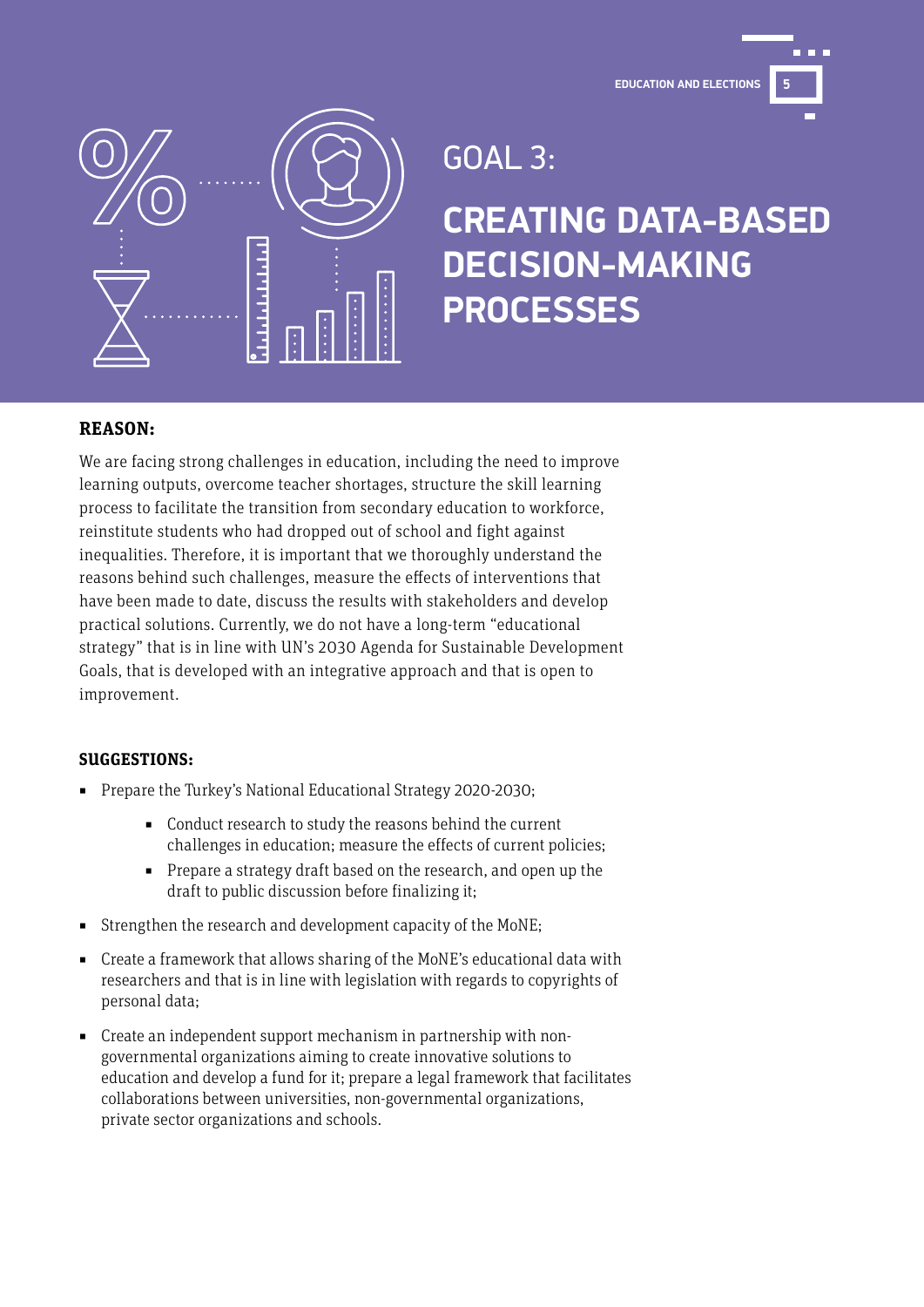



# GOAL 4: **CLOSING THE LEARNING GAP**

#### **REASON:**

Data show that one of the main objectives of education, "learning", is not fully achieved in our country. According to the Programme for International Student Assessment (PISA) data, among Turkish students, 51% lack basic skills in mathematics, 45% in science and 40% in reading. These rates are twice the OECD average. Over the last ten years, a bigger budget has been allocated for education, the number of students per classroom and per teacher has decreased, schooling rates have increased -even for preprimary education- and much strategy and legislation have been developed. Despite all these developments, the inability to improve learning outputs and to narrow the success gaps between schools point to a serious defect in the implementation stage. Therefore, in order to secure successful implementation, political and bureaucratic will, provision of necessary financial resources to help children become health, happy and ready to learn, empowerment of the schools and the teachers, and improvement of content of education and learning environments are needed.

#### **SUGGESTIONS:**

- Action suggestions with regards to improving the well-being of the students;
	- Make pre-primary education *mandatory and free of charge for one* year to help improve all children's cognitive, social and emotional development; allocate the funds necessary for this in the Medium-Term Program 2019-2021, as well as in the 2019 MoNE budget;

As of 2016-17, net enrollment rates for pre-primary education was 35.5% for 3-5 year-olds, 45.7% for 4-5 year-olds and 58.8% for 5 year-olds. It is necessary to bring back to the agenda the discussion about making pre-primary school mandatory, and to shift the focus from 5 year-olds to 3-4 year-olds.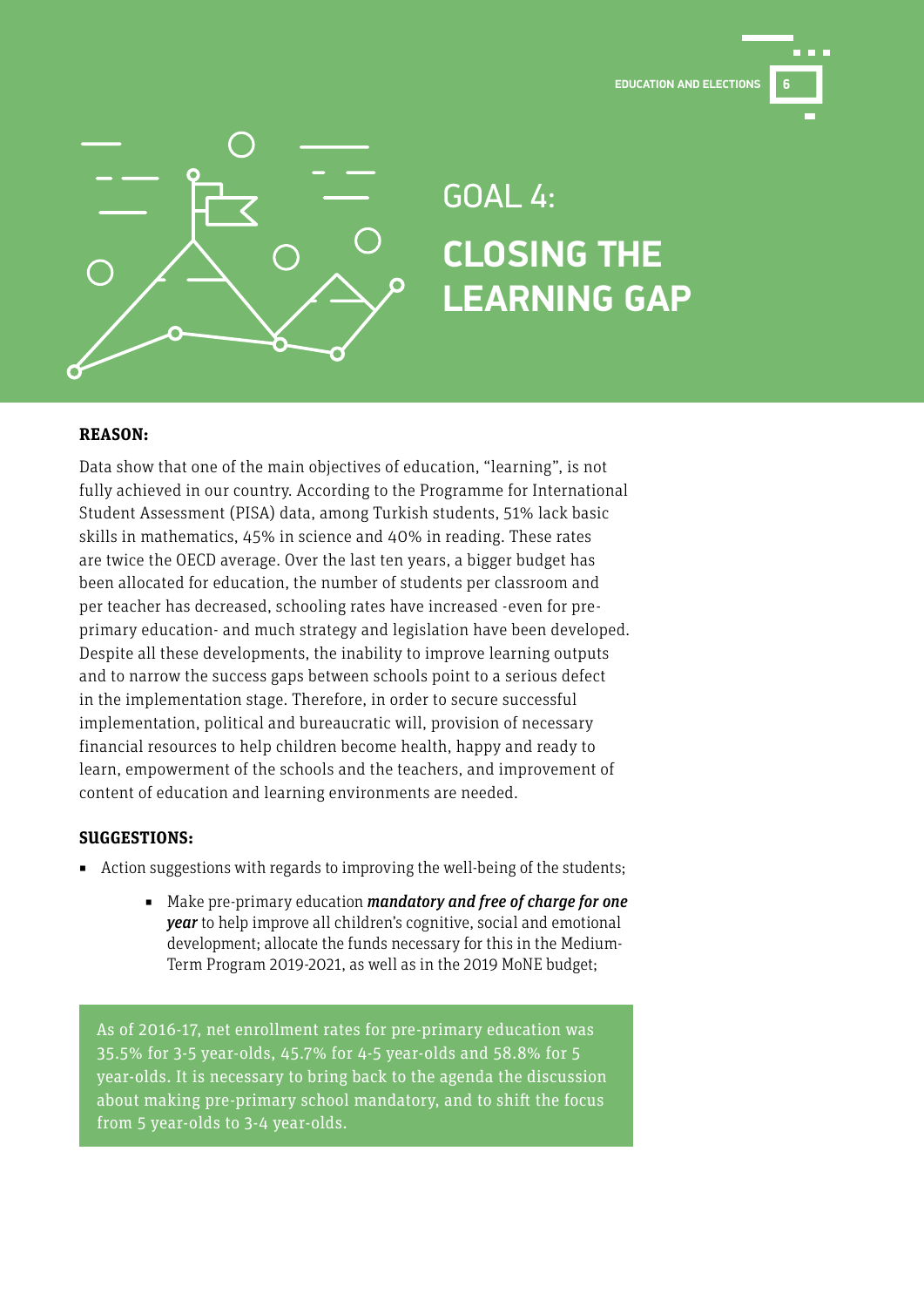■ Functionalize the Requiations for Special Education Services and remove the current obstacles, especially those related to implementing inclusive education in schools;

According to the MoNE data, the number of students enrolled in formal education is 109,456 in primary school, and 137,751 in middle school, but it drops to 56,262 in secondary education, which shows a major loss of students in education. According to the UNESCO Global Education Monitoring Report, for students that report to have a disability, the rate of early school leaving is over 60% in 18-24 year-olds in Turkey. This rate is the highest among the 25 countries compared in Europe.

- Provide free *drinking water* at schools;
- Actionable suggestions for empowering schools:
	- Functionalize the *School-Based Budgeting* legislation; expand the financial system, which currently allows schools to use their resources directly for their own needs, to also include extracurricular activities; and help schools enhance their capacity to use this system efficiently;
	- Revise the voucher program, which grants money to private schools on per student basis, from the perspective of equality, continuing the incentives for those students who had already acquired the rights to funds, but not adding any new students to this system;
- Actionable suggestions for improving curricula and educational materials;
	- Revise the curricula:

#### Curricula should

- Emphasize abilities and competence to think, work and live with others in the digital age and in the new economy;
- Focus on not being an overt or covert propaganda tool for any type of faith, identity, political thought or ideology;
- Statements such as "national culture", "national moral code" or "national goal" should be defined in a rights-based and universal way, considering all factions of society;
- Stereotyped concepts with regards to roles of men and women should be removed from each type and level of education.
	- Allow the decision making regarding textbooks and other educational materials to be made by schools, sending the funds for these materials directly to schools, and also creating fair and qualified competition for the educational press industry;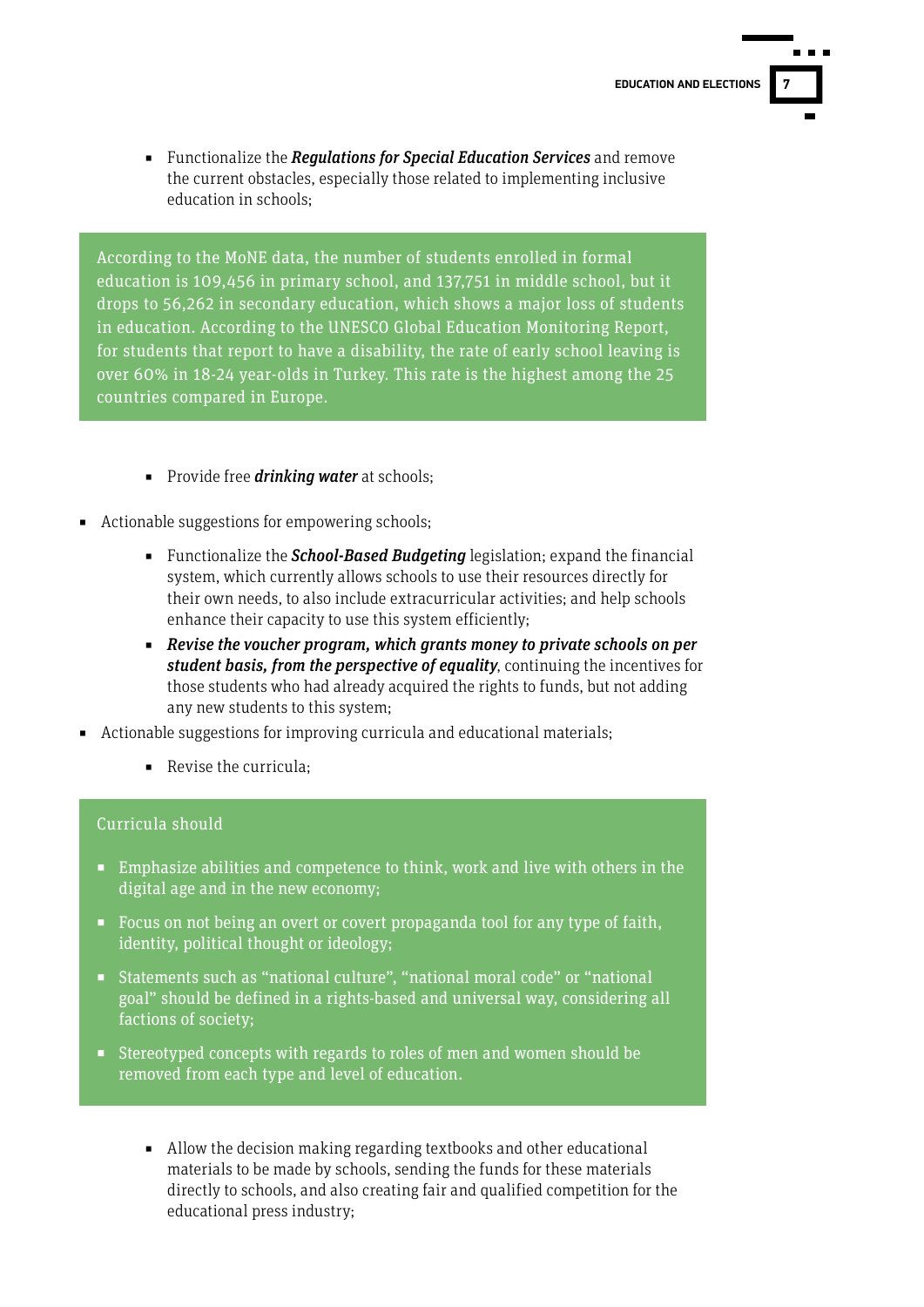- Suggestions for empowering teachers;
	- Functionalize the School-Based Occupational Development model to increase the capacity of schools to determine their problems, find solutions and implement these solutions;
	- Begin the implementation of actions stated in the Teacher Strategy Document 2017-2023, and lay a groundwork based on participation and consensus before implementing the controversial performance evaluation system;
- Suggestions for improving learning environments;
	- Continue the work for achieving the goal of **ending double-shift** schooling by accelerating the construction of new classrooms, and provide single-shift schooling at all schools;

According to the MoNE data, to end double-shift education by the end of 2019, 58 thousand 762 additional classrooms need to be built throughout Turkey. Of these classrooms, 57,132 are needed in the basic education level and 1,630 in the secondary education. A total of 45,306 classrooms are currently being built with the investments made in certain cities to end double-shifting. During the 2017-18 educational year, rates of double-shifting stand at 43.04% in primary education and at 7.36% in secondary education.

■ Provide sufficient funds and personnel to ensure *clean schools*; strengthen collaboration with the municipalities for this purpose;

In the study conducted collaboratively by ERG and TEGV (The Educational Volunteers Foundation of Turkey) in 2014 titled "Life at School from Children's Perspective" where 1,991 children in the TEGV units in 25 cities participated, 6 out of 10 students reported that the bathrooms were not clean enough.

- **■** Implement the related legislation to **prevent all types of violence** at schools;
- Increase school-family partnerships to create an environment of trust and respect for differences at schools; provide sufficient and effective psychological guidance and counseling; and revise the legislation about these services with the stakeholders.

According to the MoNE, the current number of school counselors is 30,650, and the need is for 8,064 more. Current number of students per school counselor is 578.